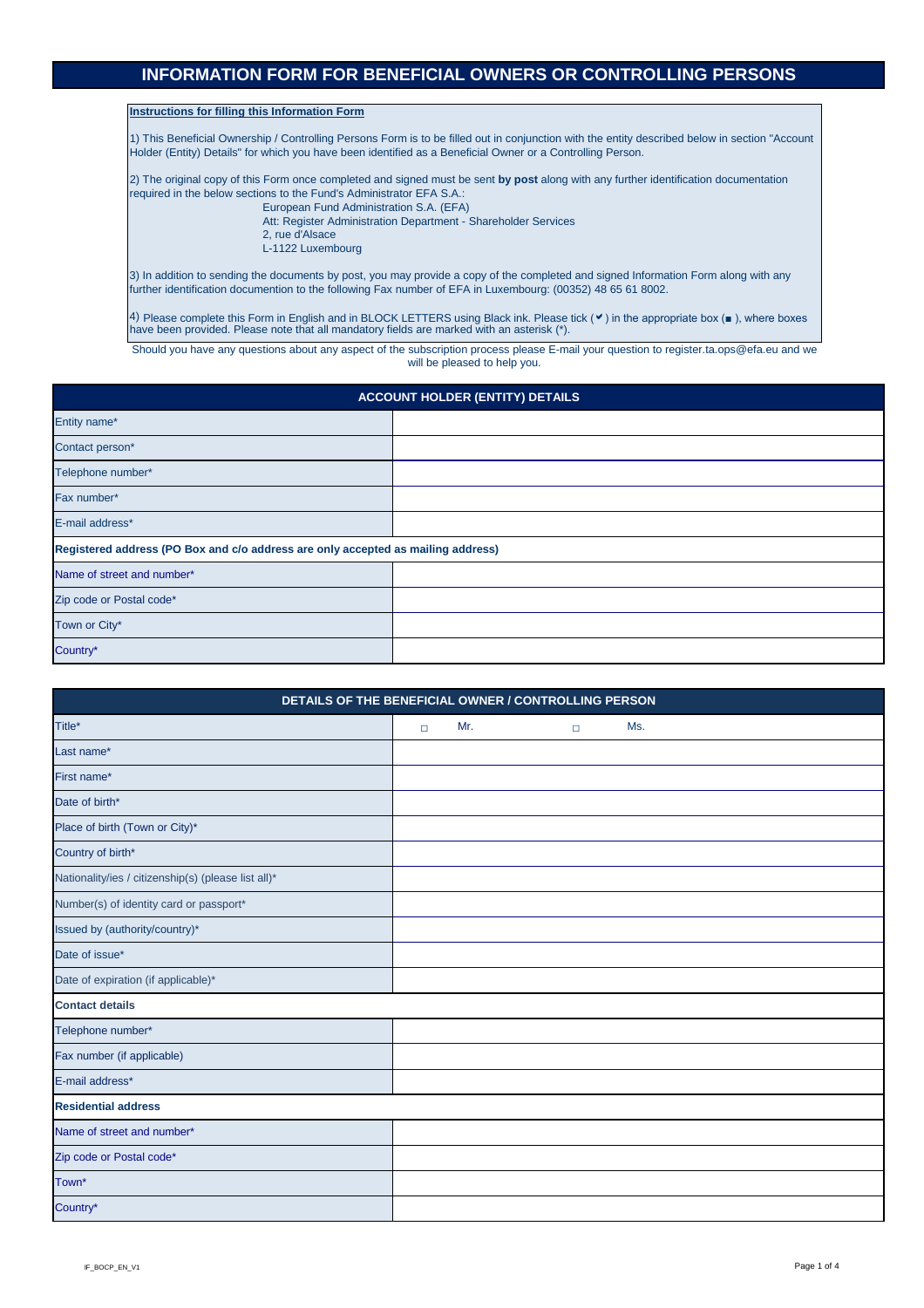# **US FOREIGN ACCOUNT TAX COMPLIANCE ACT ("FATCA") - DECLARATION OF U.S. CITIZENSHIP OR U.S. RESIDENCE FOR TAX PURPOSES - BENEFICIAL OWNER OR CONTROLLING PERSON**

|                                                                    |                          | Self-Certification is required from the Beneficial Owner or Controlling Person in order to determine whether or not he/she is a resident or/and a citizen (including a permanent resident<br>with an issued green card) of the United States of America for tax purposes. |  |
|--------------------------------------------------------------------|--------------------------|---------------------------------------------------------------------------------------------------------------------------------------------------------------------------------------------------------------------------------------------------------------------------|--|
| Self-certification for Beneficial<br>Owner / Controlling Person or | (a)                      | I confirm that I am a U.S. citizen and/or resident (including a permanent resident with an issued<br>green card) in the U.S. for tax purposes.<br>My U.S. federal taxpayer identifying number (U.S. TIN) is as follows:                                                   |  |
|                                                                    | $\mathsf{I}(\mathsf{b})$ | I confirm that I am not a U.S. citizen or resident (including a permanent resident with an issued<br>green card) in the U.S. for tax purposes                                                                                                                             |  |

| BENEFICAL OWNER / CONTROLLING PERSON TYPE*                                                                                                          |                                 |  |                             |     |  |
|-----------------------------------------------------------------------------------------------------------------------------------------------------|---------------------------------|--|-----------------------------|-----|--|
| Please tick the declaration which match with the relationship between the main account holder (entity) and the benefical owner / controlling person |                                 |  |                             |     |  |
| The undersigned hereby certify to be the beneficial owner (1) / controlling person of the account holder (entity) as :                              |                                 |  |                             |     |  |
| <b>Legal Person</b>                                                                                                                                 | <b>Control by Ownership</b>     |  | % of ownership              | . % |  |
|                                                                                                                                                     | <b>Senior Managing Official</b> |  |                             |     |  |
|                                                                                                                                                     | <b>Control by Other Means</b>   |  |                             |     |  |
|                                                                                                                                                     |                                 |  |                             |     |  |
| <b>Trust / Legal Arrangement</b>                                                                                                                    | Settlor - Equivalent            |  | <b>Trustee - Equivalent</b> |     |  |
|                                                                                                                                                     | Protector - Equivalent          |  | Beneficiary - Equivalent    |     |  |
|                                                                                                                                                     | Other (Specify)                 |  |                             |     |  |
|                                                                                                                                                     |                                 |  |                             |     |  |

| Politically exposed persons (and closely related persons or relatives)                                                                                  |  |     |  |           |  |
|---------------------------------------------------------------------------------------------------------------------------------------------------------|--|-----|--|-----------|--|
| I hereby declare that I am or I have been entrusted with prominent<br>public functions (or to be closely connected to a politically exposed<br>person)* |  | Yes |  | <b>No</b> |  |
| If Yes, please specify the function and timeframe*                                                                                                      |  |     |  |           |  |

## **INTERNATIONAL EXCHANGE OF FISCAL INFORMATION -**

|                                                                                                                                                                                                                                                                                         |                         | <b>FIGASE HOLE that you may choose more than one country.</b><br>Provision of the Tax Identifcation Number (TIN) is required unless you are tax resident in a country / juridiction that does not issue a TIN. |              |  |
|-----------------------------------------------------------------------------------------------------------------------------------------------------------------------------------------------------------------------------------------------------------------------------------------|-------------------------|----------------------------------------------------------------------------------------------------------------------------------------------------------------------------------------------------------------|--------------|--|
|                                                                                                                                                                                                                                                                                         |                         | am tax resident in the following country/jurisdiction and have the following Tax Identification Number:                                                                                                        |              |  |
|                                                                                                                                                                                                                                                                                         | Country / jurisdiction: |                                                                                                                                                                                                                | $TIN^{**}$ : |  |
| Self-certification for Beneficial<br>Owner / Controlling Person                                                                                                                                                                                                                         | Country / jurisdiction: |                                                                                                                                                                                                                | $TIN^{**}$ : |  |
|                                                                                                                                                                                                                                                                                         | Country / jurisdiction: |                                                                                                                                                                                                                | $TIN^{**}$ : |  |
|                                                                                                                                                                                                                                                                                         |                         | If applicable, please specify the reason for non-availability of a TIN <sup>**</sup> :                                                                                                                         |              |  |
| ** For further information, please refer to: http://www.oecd.org/tax/automatic-exchange/crs-implementation-and-assistance/tax-identification-numbers<br>If the country of tax residence either does not issue a TIN or does not require the TIN to be disclosed, please indicate "N/A". |                         |                                                                                                                                                                                                                |              |  |

**COMMON REPORTING STANDARD ("CRS") - DECLARATION OF TAX RESIDENCE - BENEFICIAL OWNER OR CONTROLLING PERSON**

*Investor Self-Certification is required in order to determine the tax residence(s) of the Beneficial Owner or Controlling Person for tax purposes. Please note that you may choose more than one country.*

**(1) The term "Beneficial owner" means a physical person for whose use and benefit property is held by another.** 

**In the current context and in accordance with art. 1 (7) of the law of 12 November 2004, it means any natural person who ultimately owns or controls the customer and/or any natural person on whose behalf a transaction or activity is being conducted**

**The term "Controlling Person" means a natural person who exercises control over an entity. Where an entity Account Holder is treated as a Passive Non-Financial Entity**  ("NFE") or Non-Financial Foreign Entity ("NFFE") then a Financial Institution must report whether such the Controlling Persons are Reportable Persons. This definition **corresponds to the term "beneficial owner" as described in Recommendation 10 of the Financial Action Task Force Recommendations (as adopted in February 2012).**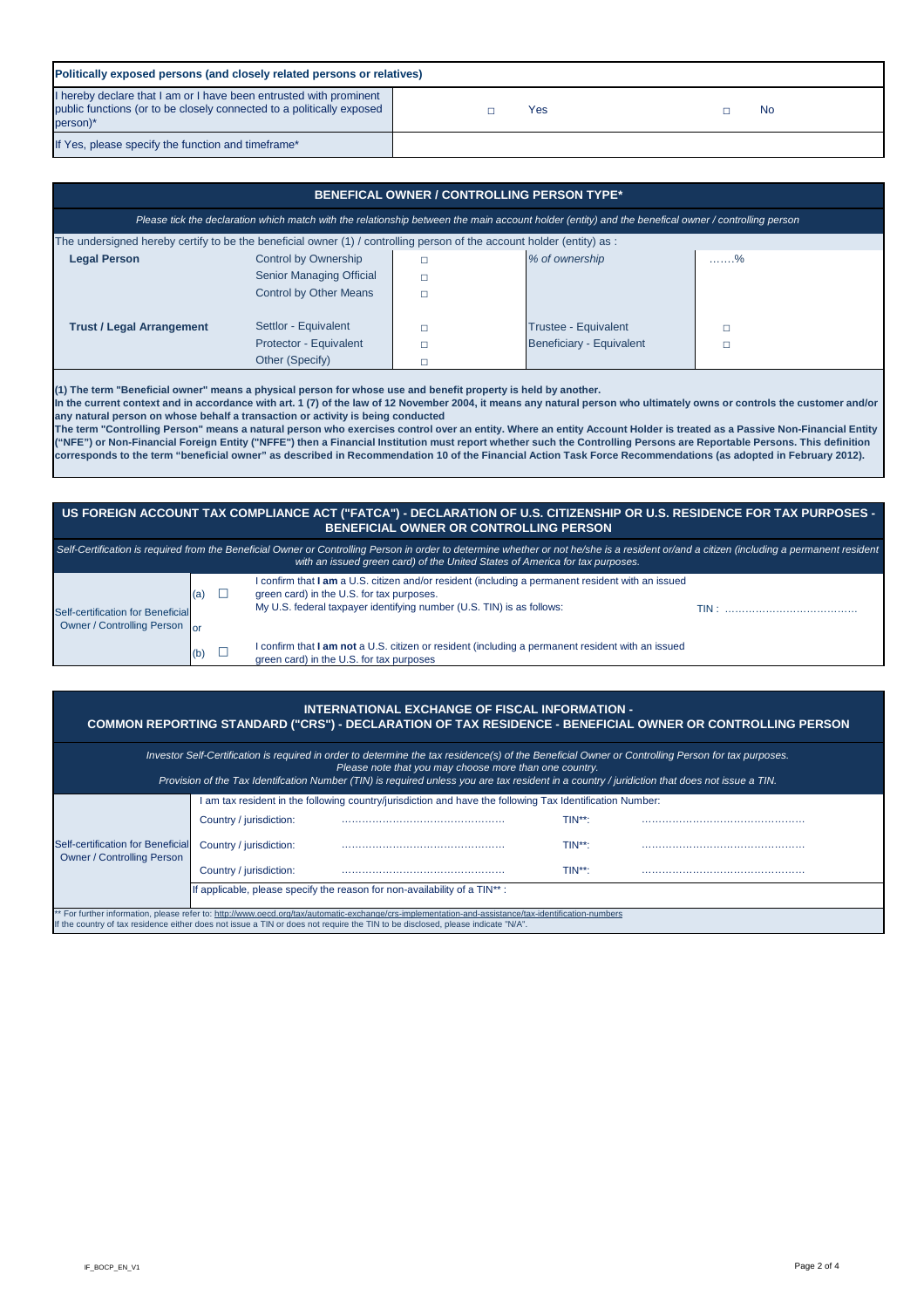| <b>ECONOMICAL BACKGROUND OF BENEFICIAL OWNER</b><br>(in case of control by ownership)                                                                                    |                                                                                                  |                                                                              |                            |                                                                          |  |  |
|--------------------------------------------------------------------------------------------------------------------------------------------------------------------------|--------------------------------------------------------------------------------------------------|------------------------------------------------------------------------------|----------------------------|--------------------------------------------------------------------------|--|--|
|                                                                                                                                                                          | If you are retired, please indicate the information on your last position in the following boxes |                                                                              |                            |                                                                          |  |  |
| <b>Professional status*</b>                                                                                                                                              | $\Box$<br>$\Box$<br>$\Box$<br>$\Box$                                                             | Employee<br>Self-employed<br><b>Retired</b><br>Other (specify):              | $\Box$<br>$\Box$           | <b>Student</b><br>Director / Partner / Management                        |  |  |
| Profession*                                                                                                                                                              |                                                                                                  |                                                                              |                            |                                                                          |  |  |
| Job title*                                                                                                                                                               |                                                                                                  |                                                                              |                            |                                                                          |  |  |
| Business line/ field of activity*                                                                                                                                        |                                                                                                  |                                                                              |                            |                                                                          |  |  |
| <b>Executed within a*</b>                                                                                                                                                | $\Box$<br>$\Box$<br>$\Box$                                                                       | <b>Public administration</b><br>Listed company<br>Other (specify):           | $\Box$<br>$\Box$           | Small / Medium size Co.<br><b>Multinational</b>                          |  |  |
| Name of your employer and country*<br><b>Source of funds</b>                                                                                                             |                                                                                                  |                                                                              |                            |                                                                          |  |  |
| Best estimate of annual regular income*<br>(such as from professional occupation, retirement/ pension benefits, investment<br>income, leasing or renting of real estate) | $\Box$<br>$\Box$<br>$\Box$                                                                       | Up to EUR 50 000<br>Up to EUR 250 000<br>Up to EUR 1 000 000                 | $\Box$<br>$\Box$<br>$\Box$ | Up to EUR 100 000<br>Up to EUR 500 000<br>More than EUR 1 000 000        |  |  |
| <b>Source of wealth</b>                                                                                                                                                  |                                                                                                  |                                                                              |                            |                                                                          |  |  |
| Best estimate of total net assets*<br>(including liquidities, investments, real estate, etc.)                                                                            | $\Box$<br>$\Box$<br>$\Box$                                                                       | Up to EUR 100 000<br>Up to EUR 500 000<br>Up to EUR 5 000 000                | $\Box$<br>$\Box$<br>$\Box$ | Up to EUR 250 000<br>Up to EUR 1 000 000<br>More than EUR 5 000 000      |  |  |
| Source of wealth*                                                                                                                                                        | $\Box$<br>$\Box$<br>$\Box$                                                                       | Savings / professional occupation<br>Sale of business / house<br>Inheritance | $\Box$<br>$\Box$<br>$\Box$ | Investments / insurance policy<br><b>Real estate</b><br>Other (specify): |  |  |